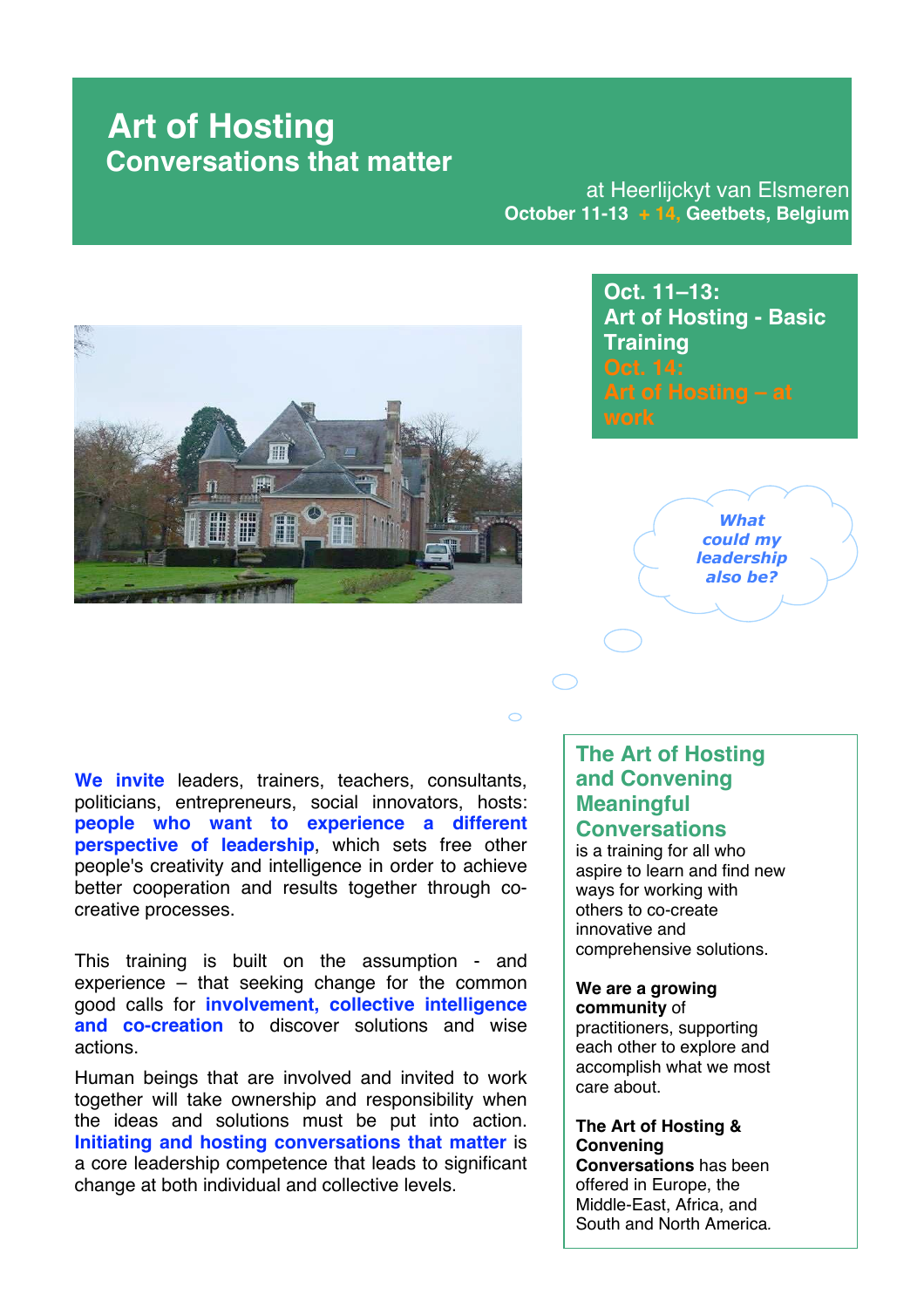at Heerlijckyt van Elsmeren

### **October 11-13 + 14, Geetbets, Belgium**



## **This training is not for spectators...**

\* Our learning will grow out of participant contributions and presence – we will support each other as co-learners.

\* We will learn by observation, experience and practice, using interactive processes to build a safe and inspiring learning environment – we will explore Open Space Technology, Appreciative Inquiry, Circle, Council, World Cafe, and other participatory methodologies.

\* Taking a chance to explore – and experiment with – applying these tools to your own projects-in-progress will help you to apply your skills, as well as develop and continue a new practice that will last well beyond this training.

\* Learning will include how to feed conversations back into communities, with a balanced approach of online and faceto-face conversations.



### **This training will explore and support…**

- Hosting meaningful conversations as a core leadership practice and competence.
- The conditions needed to create space for meaningful conversation.
- Specific interactive processes through which learning and creation can emerge.
- Sensing and shaping the conditions and timing for using particular methods and tools.
- How the practice of hosting is relevant to key areas in each of our lives and work.
- How the Art of Hosting is an organising pattern and culture that invites new ways of living and working.



### **Context and background**

We have discovered that the principles of self organisation, participation, ownership and non-linear solutions are the keys to both individual and collective discoveries.

This is different and complementary to more traditional ways of working that are often based on rational planning and full control of the process, in order to secure that the planned results are met.

We are especially inspired by what happens in the creative tension between chaos and order – with just enough chaos to make the creation of newness possible and just enough order to bring the ideas into wise action.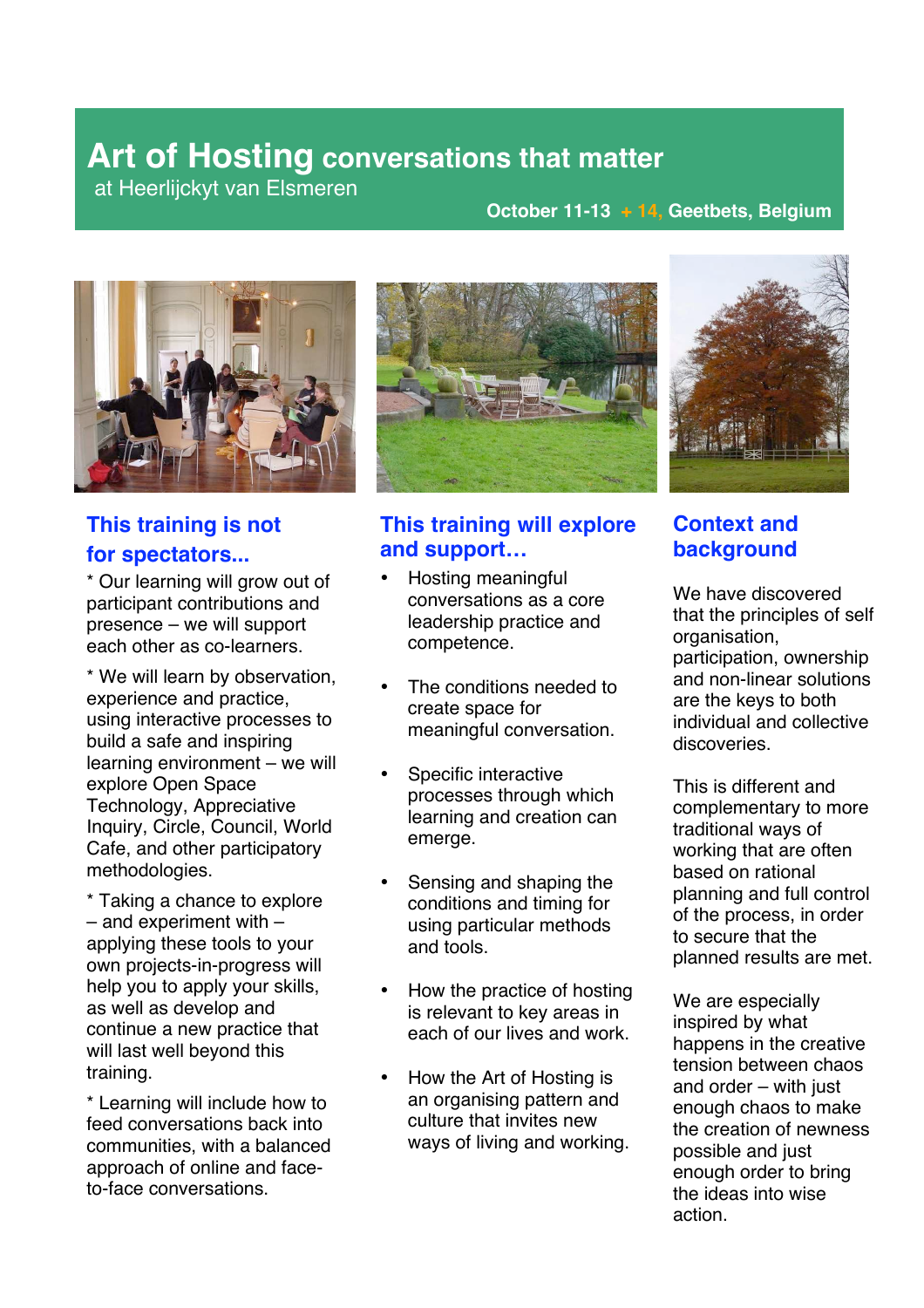at Heerlijckyt van Elsmeren

**October 11-13 + 14, Geetbets, Belgium**

### **October 14, Art of Hosting at work: co-creating a (regional) learning community**

How do I create authentic involvement that leads to real implementation?

The Art of Hosting is much more than facilitation and hosting. It is also a community of practitioners willing to create and host with others, blending methods and practices with others, seeking partnership.

In this day you will have a chance to participate in a self-organizing process of community formation with like-hearted people committed to develop their practice.

Art of Hosting will be part of and support a shift towards a more sustainable future for organisations and communities, large and small. Building and co-creating a genuine, robust learning community is the purpose of this extra Art of Hosting 'at work' day.

We intend this day to be the beginning of an unfolding process in Vlaanderen, Belgium (and Europe) towards a webenabled network of AoH practitioners; working together for a sustainable. participatory future; guided by wisdom, respect and care.

Throughout this day and in the network, participants will work on their own projects; in the context of Art of Hosting conversations that matter, co-hosted by experienced Art of Hosting practitioners and in support of each other.

Participants of the basic course are encouraged to invite colleagues, fellow facilitators, hosts and communityorganisers who want to join in this future to come; even if they didn't participate in the first three days!

If this is calling to you, and you are not able to join in the basic training, please come for this co-creative day!

> **What if the** solutions for our future were hidden in our community intelligence?

**What could** strategic conversations also be if I host them with wisdom and courage?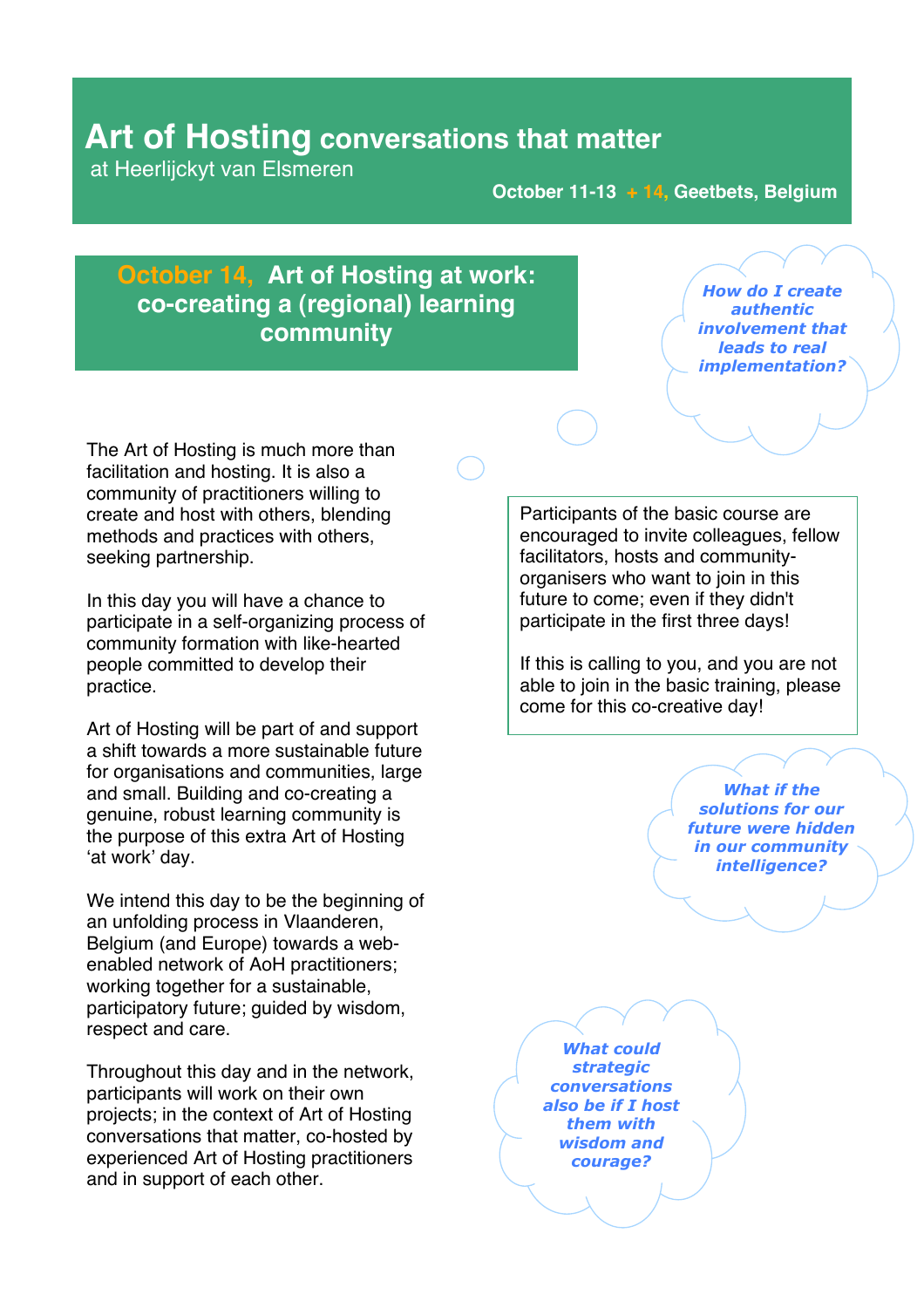at Heerlijckyt van Elsmeren

**October 11-13 + 14, Geetbets, Belgium**

### **Your hosting place:**

**Heerlijckyt van Elsmeren** is an outstanding meeting place for workshops, projects or events for personal enhancement, group or organizational development and social commitment.

In July 2004 it regained its original name and character of a "Heerlijckyt". Once again, life and work, pleasure and effort have become one.

In the Heerlijckyt we practice the art of hosting also in a physical sense. It is a perfect place to enjoy the peace of nature, an ecologically sound architecture and warm human contacts in pleasant and welcoming surroundings.

We develop the manor as an example of social commitment and ecological sustainability.

We develop intense partnerships with guests and training organizations willing to help us in building a unique platform for personal, organizational and social growth. We believe that in present times development requires an integral instead of a fragmented approach.

It is within this context that we engaged in an active partnership with The Art of Hosting. It is our aim to spread it in Belgium and beyond. We are happy to host the Art of Hosting!

**Lieven and the staff** http://www.heerlijckyt.org/

### **Your hosting team:**

We are all involved with organizing, designing and hosting inspired spaces across the business, social-profit, civil society and public sectors – supporting life-affirming leadership, interactive learning, organisational and social change and self-organisation. We have come together through the inspiration to bring this work to others.

**We look forward to seeing you soon! Toke, Ria, Monica, George, Tatiana**

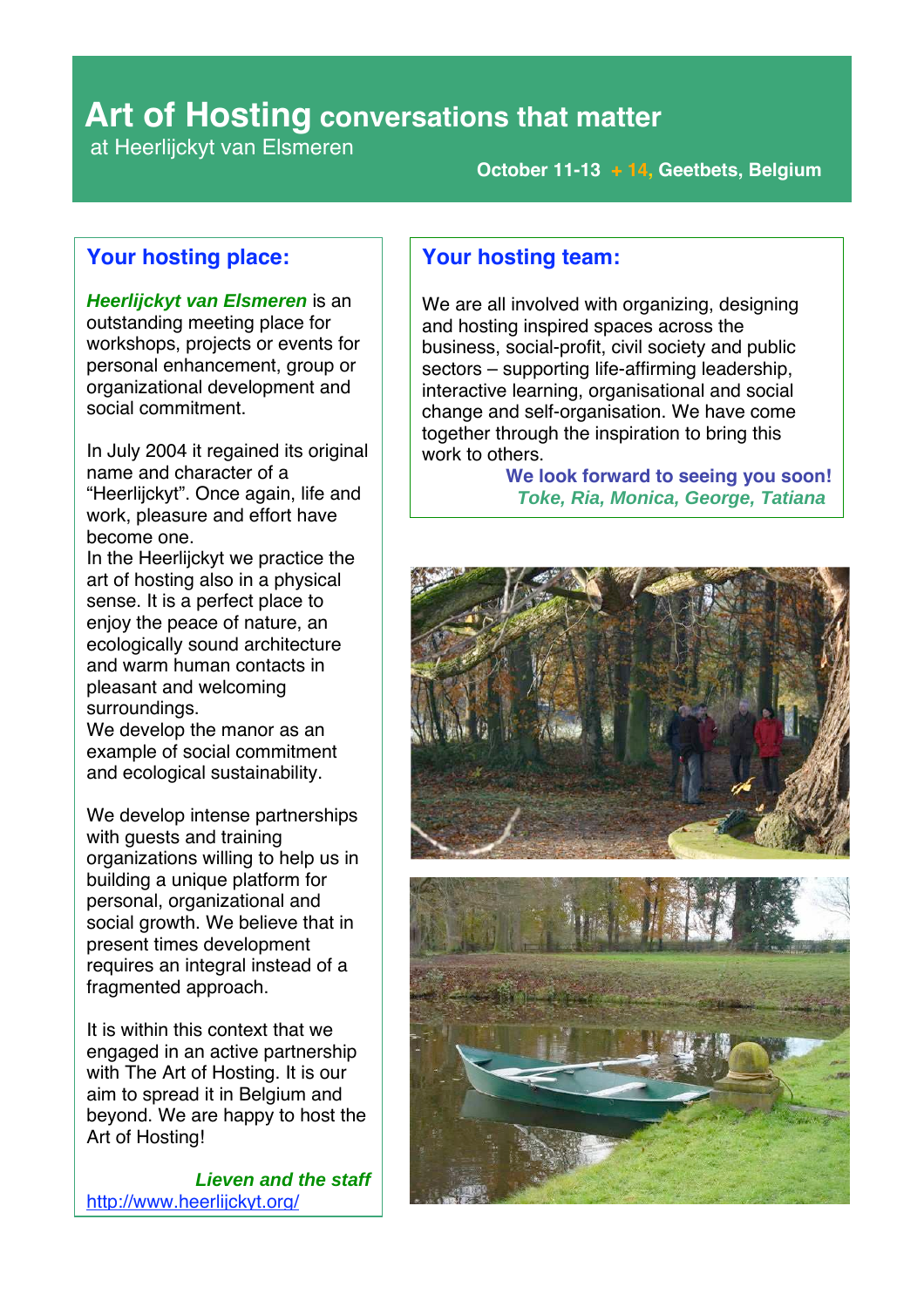at Heerlijckyt van Elsmeren

### **Logistics and Fees**

### **Basic Training:**

from Wednesday October 11th 9.30 am, to Friday October  $13^{th}$ , 5 pm. **Extra day:** Saturday October  $14<sup>th</sup>$ , from 9 am till 5 pm.

### **Training cost (euro):**

Basic training: profit: 850,-; social-profit: 500,-Basic + extra day: profit: 970,-; social-profit: 570,- Extra day only: profit: 160,-; social-profit: 90,- **Accommodation and meals (euro):** Basic training: single acc: 310,- shared: 250,-Basic + extra day: single:  $445$ , shared:  $350$ , Extra day only: 32,-

VAT of 21% to be added for training and accommodation.

\* We encourage participants to come with two or more from the same company or organisation. The second and third can join the training with 10% reduction on training costs.

\* If the price of the training is not affordable for you, let us know as we hold the following principle: "To be part of the training, everyone should contribute as much as they can and a little bit more; with a minimum of 50% of the fee".

\* We also invite you to pay what you can and a little more to support a few scholarships.

\* Accommodation for the previous night can be arranged at extra cost.

Places are limited to a maximum of 30 participants; please submit your registration soon, to secure a spot!

### **Registration**

**Mail** to Ria Baeck: ria.baeck at tiscali.be

**and pay** 150,-€deposit before August 15, 2006. at: 001-3834298-61 Fortis Bank IBAN BE62 0013 8342 9861; BIC GEBABEBB Accountname: VITIS

**Final payment date:** September 10, 2006.

Registration form and travel details will be sent after payment.

### **Information**

Ria Baeck +32/13/31.59.76 +32/473/50.21.76